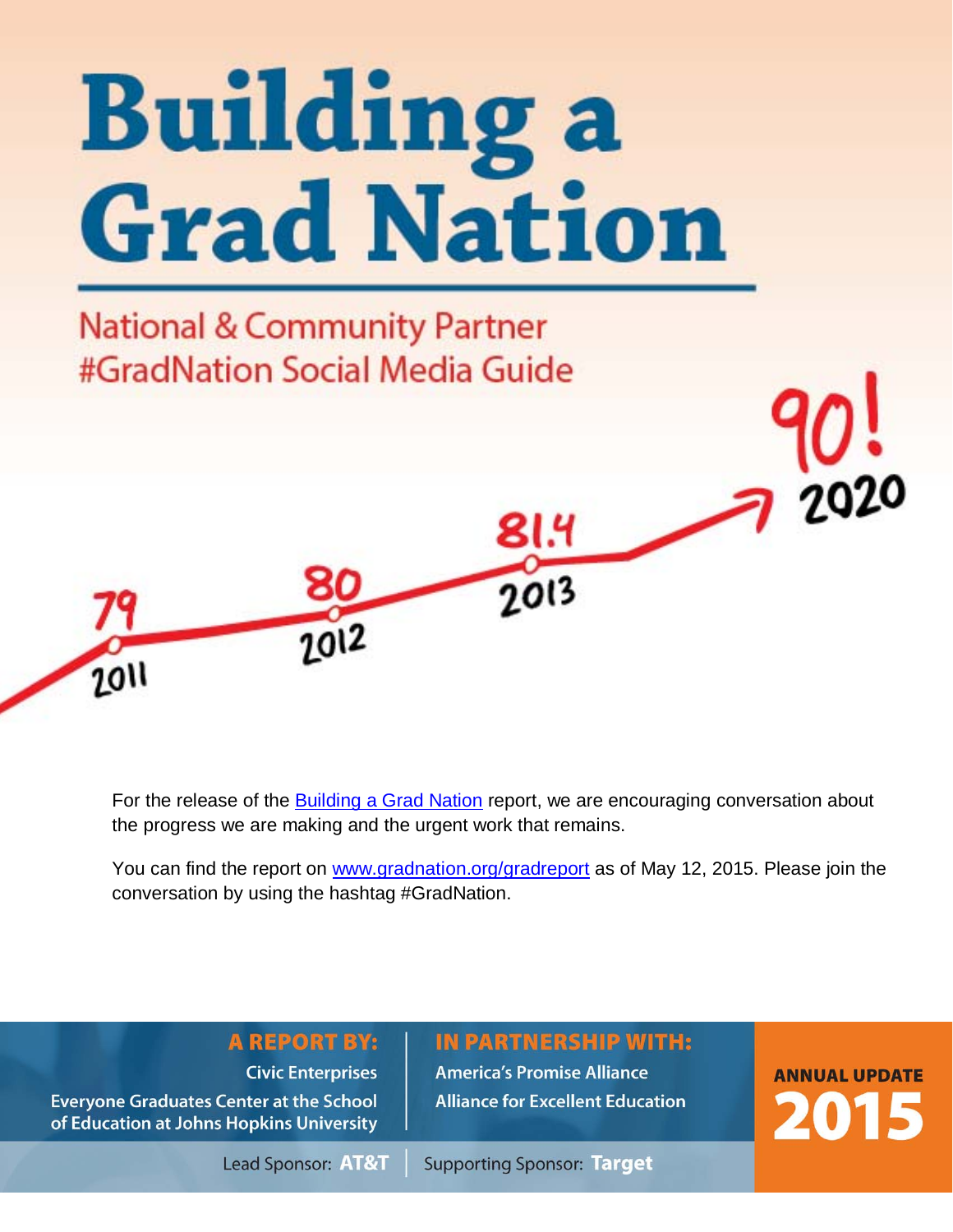# **Please use these messages on Monday, May 11, 2015.**

### **Twitter:**

Want to help raise HS grad rates? Register for the 2015 Building a #GradNation report webcast! http://bit.ly/1GMs66H

Learn about current US grad rates. Register for the #GradNation webcast on 5/12: http://bit.ly/1GMs66H

Proud to support the 2015 #GradNation campaign to achieve the national goal of 90% HS grad rate by 2020! http://bit.ly/1GMs66H

The 2015 Building a #GradNation report launches tomorrow! Register for the LIVE webcast on 5/12 9a ET: http://bit.ly/1GMs66H

#### **Facebook:**

The 2015 Building a Grad Nation report launches tomorrow! Don't miss the live webcast on 5/12! Register now at: http://bit.ly/1GMs66H

## **LIVE WEBCAST MESSAGES Please use these messages on Tuesday, May 12, 2015.**

#### **Twitter:**

What will it take to help all students graduate? Find out on the 2015 Building a #GradNation Webcast! http://bit.ly/1GMs66H

Want to eliminate roadblocks to HS graduation for students of color? View the 2015 Building a #GradNation webcast: http://bit.ly/1GMs66H

Want to eliminate roadblocks to HS graduation for low-income students? View the 2015 Building a #GradNation webcast: http://bit.ly/1GMs66H

Want to eliminate roadblocks to HS graduation for students with disabilities? View the 2015 Building a #GradNation webcast: http://bit.ly/1GMs66H

In the last 10 yrs 1.8 mil additional HS students graduated. Watch the 2015 #GradNation webcast & learn why. http://bit.ly/1GMs66H

# **REPORT LAUNCH (PLEASE DO NOT USE BEFORE, TUESDAY, MAY 12 AT 8 AM)**

#### **Twitter:**

JUST RELEASED: Download the 2015 Building a #GradNation Report & learn more about HS grad rates. http://bit.ly/1m18i8l #GradNation